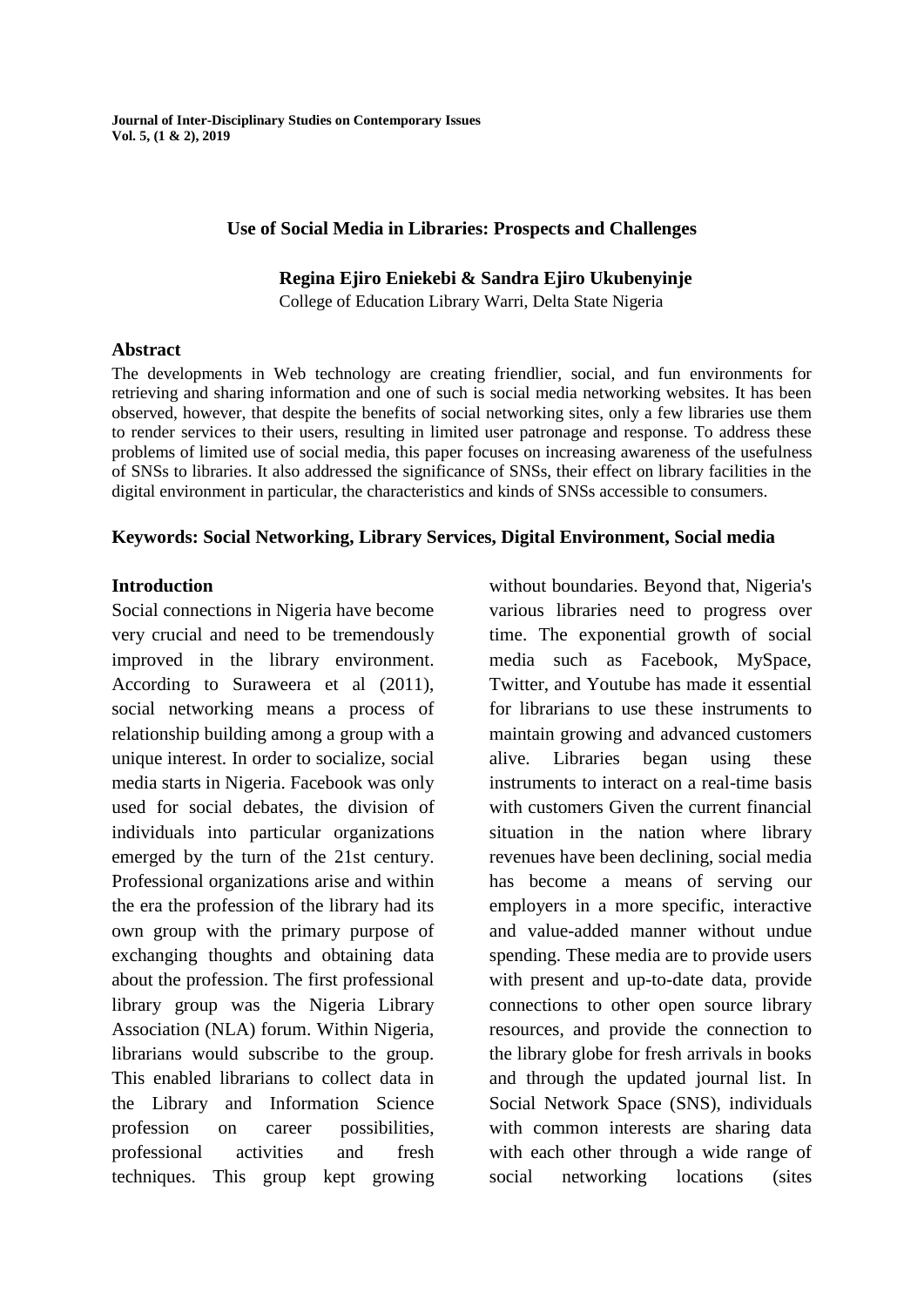specifically designed to create sharing, communicating and generating data as easy and effective as possible). Social networking is a fresh way of offering library service through new Internet technologies, with a focus on "usercentric," bidirectional interaction and data communication. With fresh networking instruments, data can now flow into a multi-faceted dimension (the user's library, the user's library, library to library, and user to user) rather than the user's one-way library stereotype form. The world of participatory and cooperative academic interaction and learning is continually growing. Social networking tool is a platform where internet content users are both consumers and manufacturers. Librarians can constantly assess and update content with these instruments to satisfy evolving user needs. These instruments are used to collaborate and share thoughts and become an essential component of library services. It also calls for libraries to promote the involvement and feedback mechanism of customers in library services growth and maintenance.

## **Social networking sites**

Social networking sites are web-based services that enable people to build a public or semi-public profile within a limited scheme, articulate a list of other consumers they are connected to, and view and traverse their list of links and connections made by others within the scheme (Boyd & Ellison, 2007). Contacts & online forums can be established by various social groups in Nigeria such as the Nigerian Library Association (NLA).

Social Network Sites (also known as Social Networking Services or Social Networking Communities) are Internet systems with a personalized profile at their core (Tapscott & Williams, 2006, p. 49). Facebook, LinkedIn, Twitter, and MySpace are some of the prominent examples. Social networking sites are transparent two-way communication that promotes a mechanism for feedback; linking individuals with shared interest.

In addition, linking to patron profiles keeps the library within user consciousness, possibly improving interaction. Courtney (, 2007 p. 83). Some of these Social Networking Sites (SNS) popularly used by librarians in Nigeria to meet the information needs of the users include:

- **Facebook:** most popular now because it is librarian-friendly, with many applications like JSTOR search, World Cat, and much more. Librarians can communicate with consumers to understand their need for data. Libraries are attempting to link to Facebook some of these specialized library applications to Facebook applications.
- **MySpace**: The libraries used this site to publish, calendar, custom catalog search instruments, and blog characteristics to enhance their presence in academic organizations where the learners are.
- **Ning:** Librarian can use this tool to get connected with students, library associations, and more. You can also use it to share information with many people at a time.
- **RSS:** Really Simple Syndication is a [web feed](https://en.wikipedia.org/wiki/Web_feed) that allows users and applications to access updates to websites in a standardized, computer-readable format. These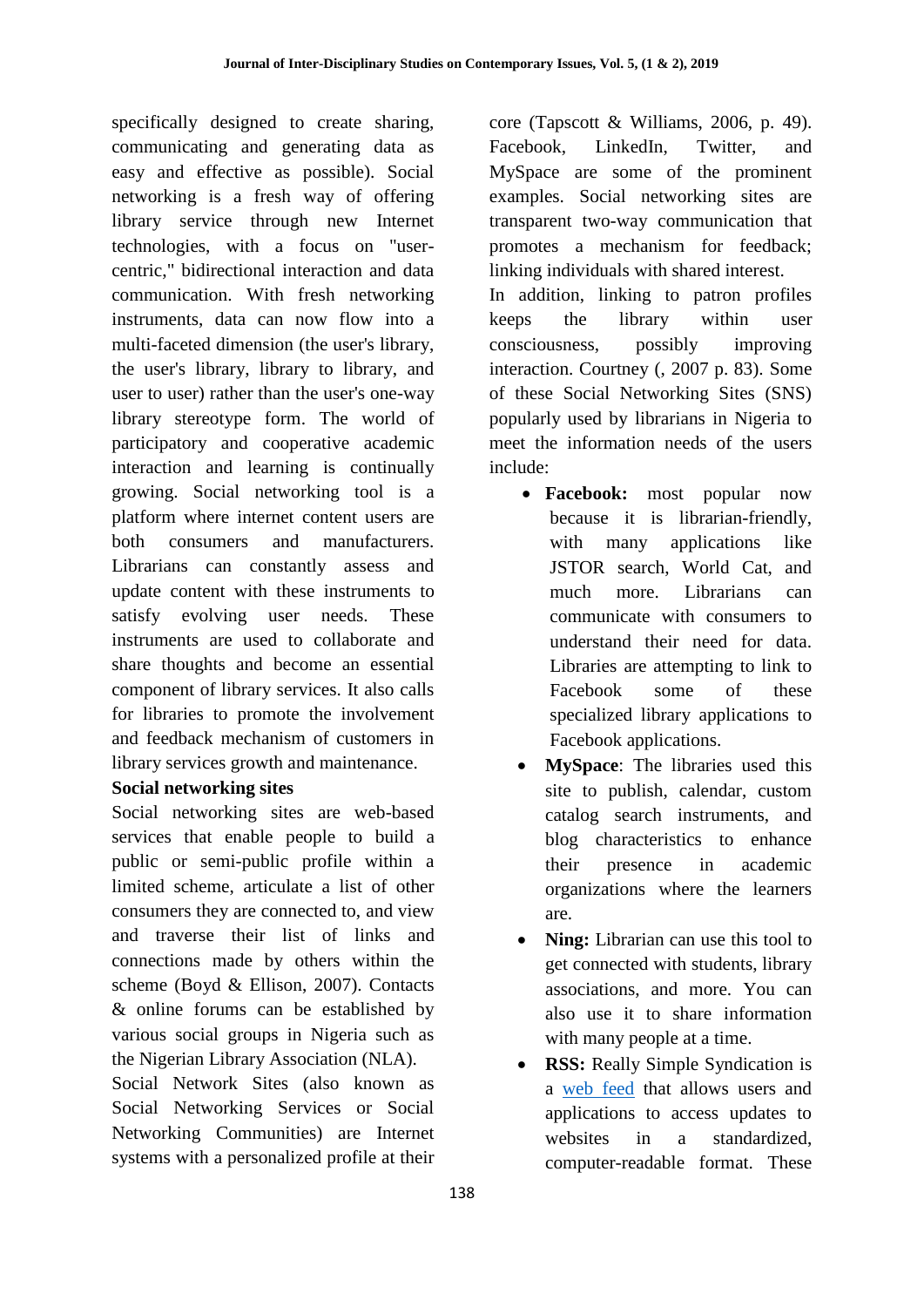feeds can, for example, allow a user to keep track of many different websites in a single [news](https://en.wikipedia.org/wiki/News_aggregator)  [aggregator.](https://en.wikipedia.org/wiki/News_aggregator) The news aggregator will automatically check the RSS feed for new content, allowing the list to be automatically passed from website to website or from website to user. This passing of content is called [web syndication.](https://en.wikipedia.org/wiki/Web_syndication)

- **Blogs:** librarians can post messages periodically here; share data about a specific topic or problem, and enable users to contribute to content. They can write articles, news about topical problems and expect their users to respond instantly.
- **Wikis**: is a free encyclopedia online that provides background understanding and concept definition. It provides users with a platform to access, edit and add to content. This is a cooperative web page for web content development.
- **LinkedIn:** Using LinkedIn, librarians can connect customers with experts in their specific field of concern. Librarians can use this platform to provide specific services such as Selective Dissemination Information (SDI).
- **Twitter:** an application for micro blogging to maintain employees and employers up-to-date on daily operations, such as frequently updated collections. This platform can be used by users to type in brief emails or status updates. Nigerian librarians can use this platform to provide users with first-hand data about continuing national elections. Users can use

twitter to send Instant Messages (IM) on complaints or ask questions about a specific problem and receive feedback on the spot.

- **YouTube:** In institutions in Nigeria, events such as important highlights of inaugural lectures, conferences, and workshops are disseminated via the YouTube.
- Flickr: This tool can be used by librarians to share and distribute fresh library collection pictures. It is possible to distribute the cover page of fresh arrivals of both books and publications to consumers via Flickr. It can also be used to enlighten users on topical issues such as the different pictures of emblems of the political parties in Nigeria; many Public and Academic libraries put this to great use.
- **Library Thing:** an enriching tool for the OPAC library. Once an account is formed, a list of ISBN books is sent to Library Thing which returns a piece of software that is pasted into the OPAC Library footer. Librarians can use this to send users a list of present journals; Libraries are using the recent techniques and trends to their users.

# **Emerging Role of Libraries in the Digital Age**

Today to make their services popular and user friendly. The idea of a library as a physical location to visit for data is quickly transforming into a social cyberspace where users can access, interact and contribute to current knowledge. This is because the contemporary 21st century library is characterized by collective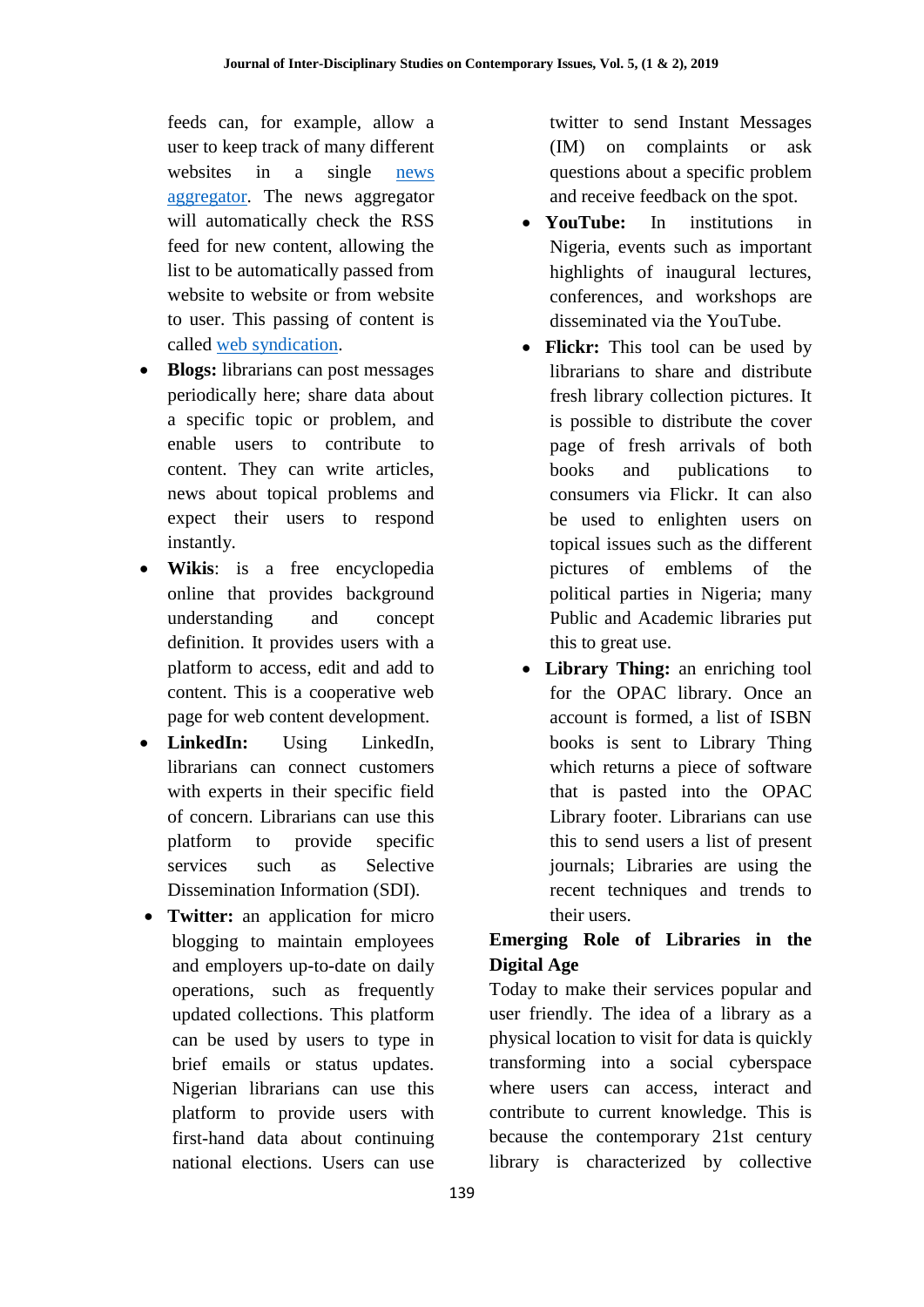knowledge creation and facilitating systems, as well as a move away from the ancient stereotype, standard and one-way library services for consumers to a more vibrant, two-way communication network setting with open access, content development, cooperative and participatory social space. With the Open Access Protocols, the potential of contemporary technology provides the chance for free access, free interaction, free communication and information contribution. Tise (2009) argues that libraries promote access to data and thus provide the means by which fresh knowledge is created and made accessible to everyone. Ezeani & Eke (2010) posit that the most applicable web 2.0 technology for library services is the social networking tools–where librarians can interact with their users to study their needs and give a feedback; photo sharing– where archival pictures can be posted to users or uploaded on the library websites.. "Librarians in Nigeria are gradually utilizing these tools to offer "on the spot" library services to users. These are made possible with the present social networking sites such as Facebook, MySpace, Wiki, etc. which provide an interactive platform for users to access and generate content. Information is now produced in a variety of media whose representation can no longer be presented in the physical books alone. Libraries need to realize that in order to engage with their users they will need to reach them "in their preferred methods of communication" (Topper, 2007, p. 378).

**Social networking: an open access platform for knowledge-based Economy** Social networking sites are constantly encouraging open access to knowledge.

Open access is the word used to refer to assets that are open to customers without authentication or payment demands. It is a model that presents free access to publications. Users are not charged for access to papers or other resources on an open access platform and are free to read, download, copy, distribute, print, search, or link to complete texts of these materials, provided they do not violate the laws of copyright, Budapest Open Access Initiative, 2002. Cited by Tiamiyu & Aina (2008). The feature of social networking allows users to search, browse, filter, find, collaborate and have online open access to knowledge and contribute to web content.

# **Social networking opportunities for libraries**

Social networking provides some significant library possibilities that include library services marketing and reference services.

**Marketing library services–**an indication that it is an optimal vehicle for marketing library services to customers is the increasing population of patrons and librarians using social networking. Flickr is an outstanding marketing tool that librarians can use to make consumers aware of overall library services. Most learners are unaware of the various facilities provided in the library, such as book reservations, reference services and SDI. Librarians can disseminate knowledge of library facilities through social media to those who may not be conscious of them. Librarians can also create subject-specific blogs and play a major role in promoting the use of blogs to communicate with scholars and comment on study results.

**Reference Services–** Using social networking instruments allows librarians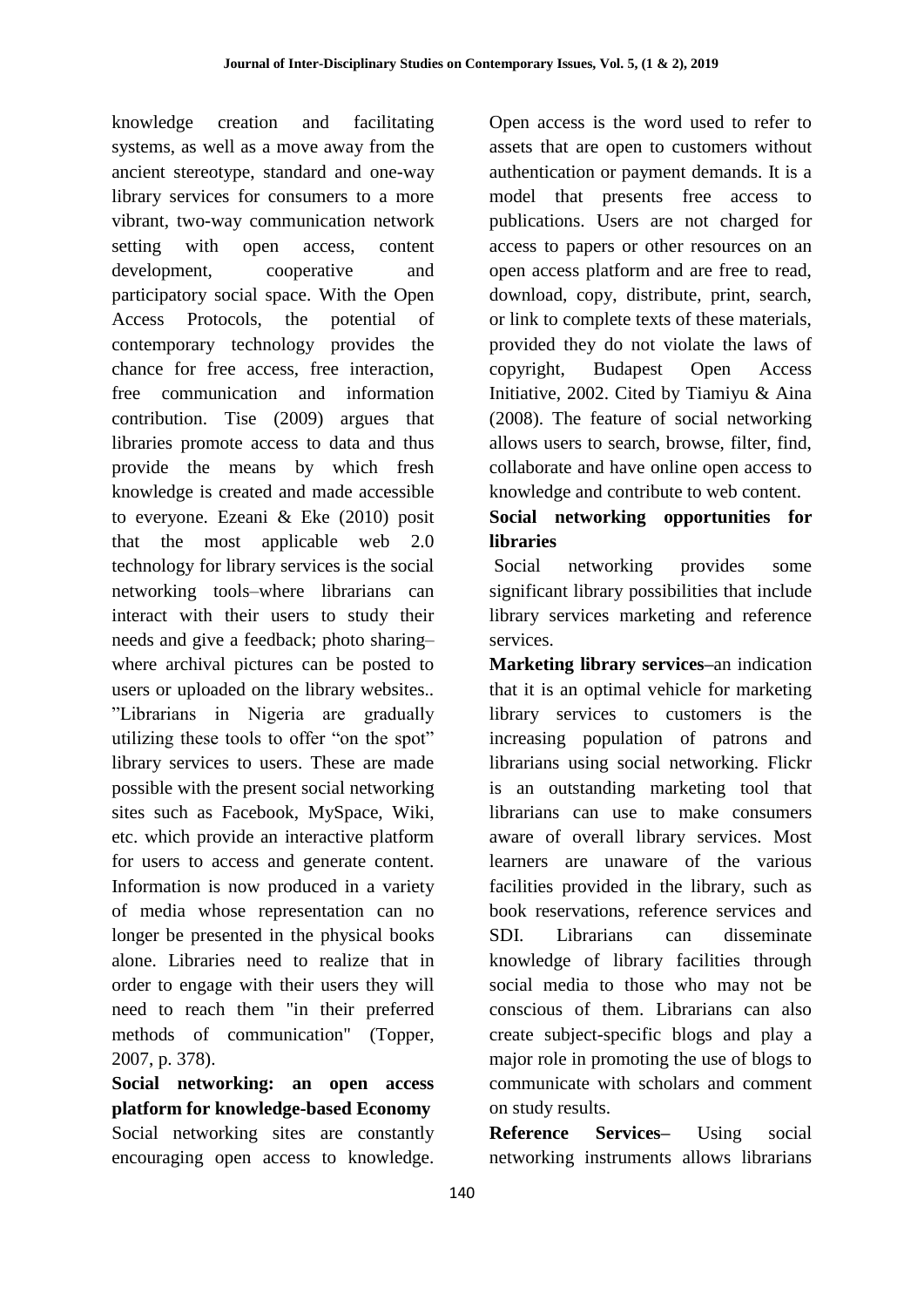to identify social cyberspace library patterns and provide proactively the sort of data that would usually result from reference services. In addition to being used as a vehicle for encouraging services, programs and fresh resources, social networking instruments are also used as a reference service. (Steiner, 2009, p. 4) Students use instruments such as Ask a Librarian and Twitter to ask questions in' actual time' (Steiner, 2009, p. 5) to help promote the library as an appropriate, effective and useful location. Social networking tools like Instant Messaging (IM), Voice over Internet Protocol (VoIP) could be used to achieve a successful and sustainable reference service in an online social space by engaging in an online faceto-face interaction.

This is particularly useful for distance learners who may call in from any part of the country with reference queries. Reference interaction has always been a discussion (Lankes, 2008); therefore moving towards reference in the social environment is a natural development that has been shown not only to be practically feasible but to benefit the scientist as well. The use of social networking instruments to make the reference act participatory implies that various sources and a range of authoritative, academic views can serve the client, leading in an enriching wealth of data and experience (Lankes, 2008; Miller, 2006). Ezeani (2010) noted that librarians need to be flexible and knowledgeable in distinct topic areas in order to be able to match customers with required data in order to efficiently deploy these social media for reference purposes.

### **Emerging Roles of Librarians**

Libraries play important roles in providing information for research and access to

knowledge. In order to stay relevant in the socially networked environment and meet the growing needs of their users, libraries, therefore, need to proactively embrace the new technologies and face the challenges for better services delivery. Librarians respond to the popularity and growing role of social networking sites in the development, use and sharing of data as a key medium for communicating with library users and offering facilities to satisfy their data requirements. The way individuals interact, obtain, and share information will inevitably affect the library, its facilities, and its employees (Miller, 2006). Librarians should follow these main individuals ' public discussions, messages, updates, and activities, and provide advice, resources, and assistance proactively. He should act as an active participant of the social space and be able to identify the needs of the members of the library communities and to proffer solutions by offering information, links to the websites that are relevant to their information needs; and even direct offers of help.

Libraries urgently need to adopt in their services the latest social networking instruments as a strategy to embrace change while supporting a participatory role in knowledge creation for library users. The increasing use of social networking instruments requires librarians to create digital technology abilities in the 21st century. Libraries can connect their websites with their library websites to links to their catalogue, chat reference pages, study guides, event calendar, news etc. Some of the social networking librarian's tasks include: understanding and articulating the nature of social networking sites, producing websites and content,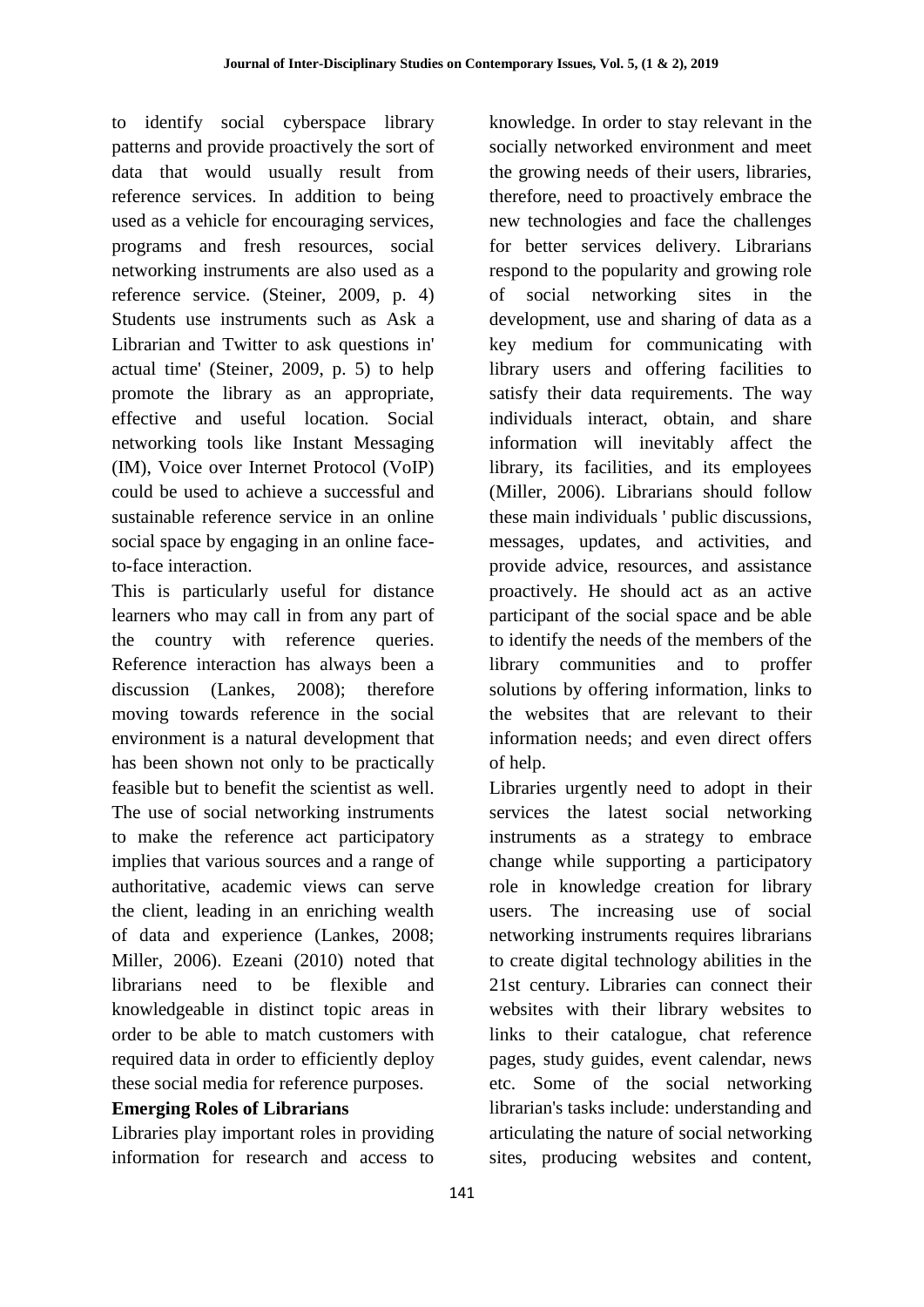creating network-wide user-friendly interfaces, creating online database management, assessing and implementing data, and helping users with skill development. Other abilities for a literate librarian in social networking include: searching and browsing the internet, establishing social network room, teaching, and offering quality internet library services. The Model below is an adaptation of Richter and Koch (2008) model on the process of IT-supported social networking. This model encapsulates the future roles of the 21stcentury librarians in the dynamic technological environment. Librarians must possess these skills:

**Identity management –** Librarians should be able to examine the profiles of users to mirror their information needs and match them with the library collections.

**Network awareness -** Should be able to share views and create awareness of the different social network sites and their uses.

**Expert search–**The librarian of the 21st century should be a internet browser expert; able to locate friends of colleagues and prospective customers of the library with a common concern. **Contact leadership–**Librarians can link individuals and thoughts across distinct groups ' conglomerates.

**Context awareness–**should be diversified in knowledge and ability to link information to people's profiles.

**Role of Information Professionals in Using Social Networks**

1. **Library as Educator** Libraries should play important roles in educating patrons about the new technologies and the social networking skills. We can educate

our users on new skills and competencies needed to flourish in the new environment. Users need to know how to navigate the web as a new method of learning requires a form of connectivity with other people as knowledge is no longer acquired in a linear manner. Librarians can and should educate clients on the use of these social networking instruments to adapt to fresh forms of information access, communicate and share. Brilliant social cyberspace utilization encourages access to information.

- 2. **Information Broker**: He should identify, collect, organize. repackage as an information broker and provide multiple means of electronic access to digital data resources.
- 3. **Change Agent**: ICTs has posed a great challenge. For proper access to information, the librarian should work as technology application leader. He should assess systems that enable e-access from moment to time.
- 4. **Information facilitator:** Accessing data in libraries in a timely and simple manner is a significant problem. Librarian as an information facilitator should facilitate access to data by offering simple access to the network, adopting appropriate software, a Web 2.0 tool follower, e-journal licenses, and portal design.
- 5. **Knowledge Educator:** Web 2.0 tools user consciousness is essential to the library's successful implementation of Web 2.0. The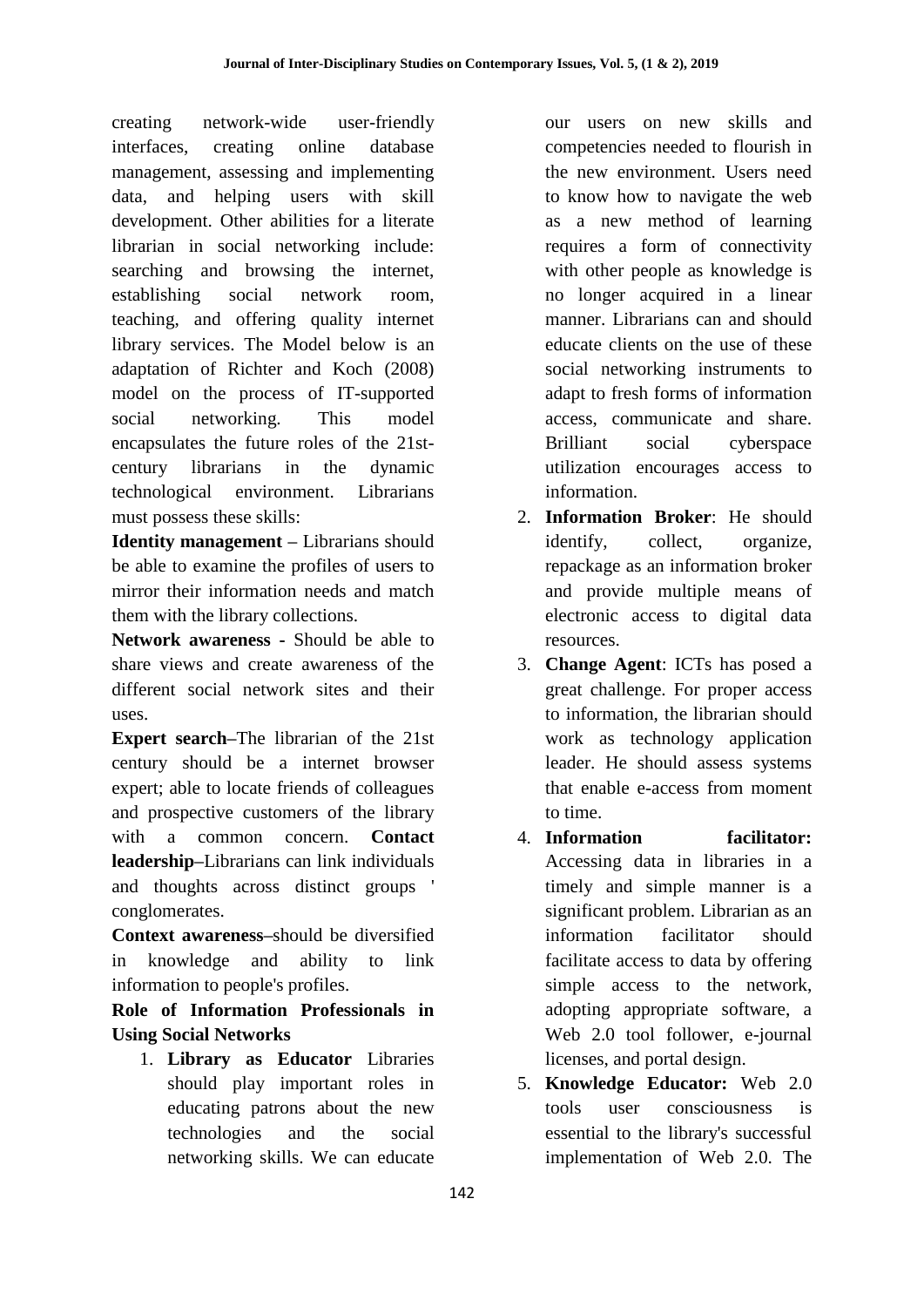librarian should train customers on the use of the Internet, i.e. instruments, search engines, ejournals, e-databases, the use of data portals, online tutorials, etc. for the user to access prospective data from different web resources.

- 6. **Innovative Manager**: Concerning on the role of innovative manager the activities like website or knowledge portal design by giving various links from various information resources, providing information awareness on what library services available in the website with their effective use to the user. As far concerned he should time to time evaluate websites on a user-centric approach
- 7. **Effective Collaborator**: As an appropriate collaborator, it needed actions such as extending cooperation not only with fellow librarian, but also with IT individuals who have experienced using the latest Web 2.0 tool to obtain some understanding about how and when to use Web 2.0 resources in the library. Libraries should not only examine how social software can enhance their employers ' services, but also consider how these instruments can enhance internal communication and cooperation.
- 8. Policymaker: Web 2.0 policy to ensure complete or selective access to all data resources should be strictly followed and framed for the organisation. However, it should be analyzed efficiently before applying it in the library if necessary.
- 9. **Image Maker**: add value to the library in order to help management and create a favorable picture for the outside world.
- 10. **User Interaction**: Lastly, librarians often speak to their customers about offering outreach. Usually this implies leaving the library and offering services where customers are gathering. Libraries should be aware of their patrons' online social worlds, whether these are Massively Multiplayer Online Games (MMOGs), social networking sites, or other online communities.

**Prospects of social Media Use in libraries are:**

**Participatory** — users have the chance to actively participate in knowledge building rather than passive content customers ;

**Educational —** users are kept up-to-date with the recent innovations and have open access to information;

**Collaborative –**SN guarantees the sharing of knowledge creates a communication connection with professionals and enables users to create teamwork skills;

**Fascinating –** It is inspirational, interesting and users can be involved in the use of social networking sites; some users gather data with these locations in an simple and unencumbered way; and

**Flexibility –** Easy content development and sharing, simple to update film.

**Challenges of Social Media Use in Libraries** 

1. **Lack of awareness–**Most librarians in developing nations are unaware of social networking facilities, and even the few who are conscious are still struggling to figure out the productive uses for library services of these locations. The protocols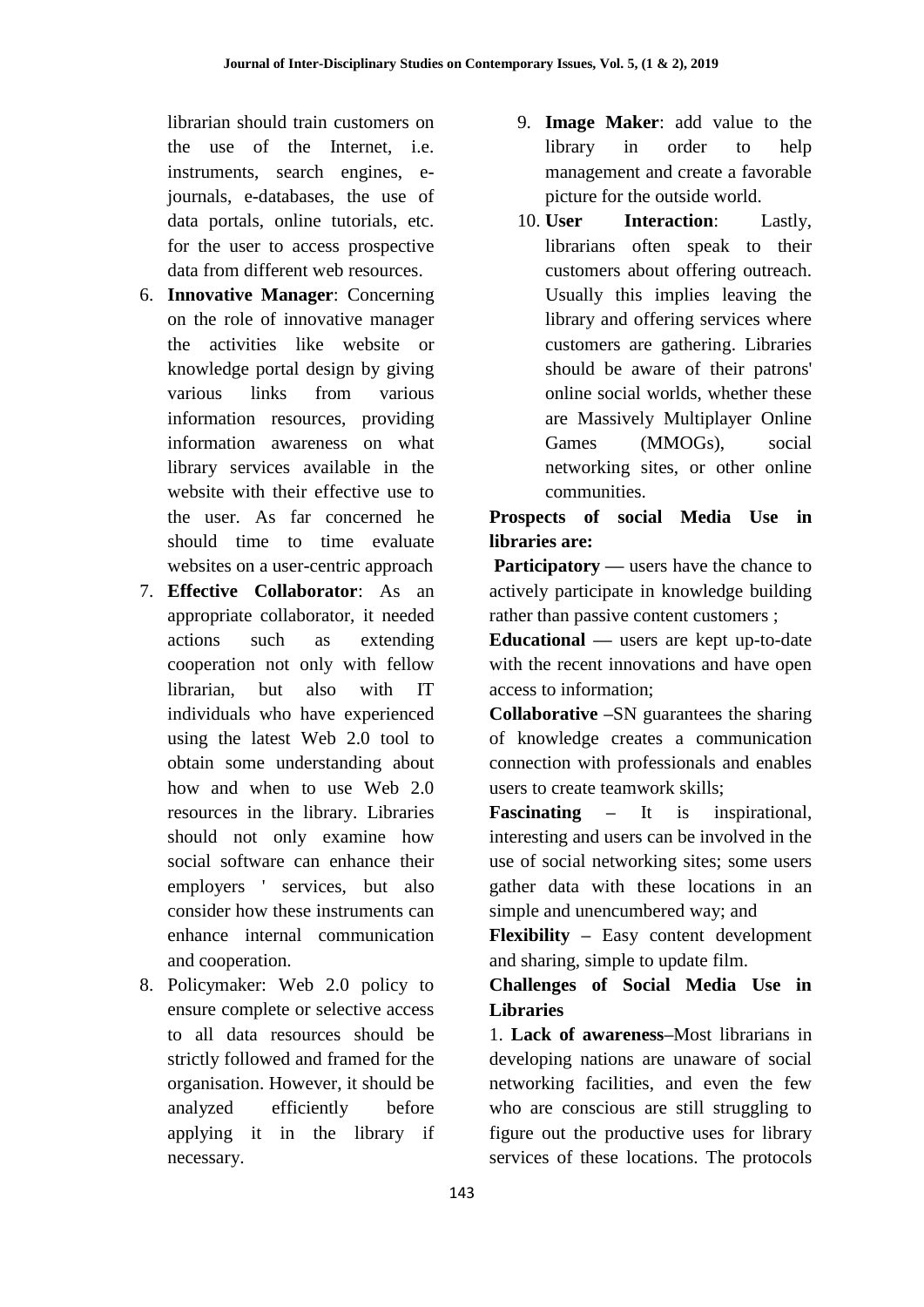engaged in social communication are also not known to users. Many learners and potentially even some academic employees may not be aware of the fact that their discipline has a topic expert. Initiating communication with customers and experimenting with creating a "public self" is essential for librarians (Horizon Report, 2007).

It is a challenge in Nigeria to get learners and Facebook users to move beyond Facebook's social aspect to use it for a more severe and productive result. Indeed, in Nigeria there is a general slogan saying "leave Facebook and face your book."These points to the reality that generally Facebook is seen as a car for our communications

**2. Bandwidth issue–**To support this practice, most organizations have restricted bandwidth. Poor connectivity may frustrate efficient internet involvement.

**3. Technophobia–**Many librarians and customers fear computer processing. They make the traditional facilities of the library their comfort zone and are not willing to accept change.

4. **Maintenance culture shortage–** Maintenance culture is seriously shortage in most emerging countries organizations. In moribund circumstances, the few accessible techniques may not support remote access to data.

**5. Unreliable energy supply–**Low energy supply discourages internet forum participants from participating.

**6. Lack of personnel training–**Most librarians lack the abilities of the 21st century needed to embrace the instruments of social networking for efficient library services.

**7. Intervention by the government:**

There is little or no public intervention in Nigeria's ICT region.

**8. Copyright Issue–**A severe challenge to copyright management is free access to data where individuals copy, paste and edit without recognizing the power.

# **Conclusion**

This article attempted to examine the notion of social networking and its application to library facilities with specific reference to the scenario in Nigeria. Librarians in Nigeria have not been fully adopted in library facilities by these social networking instruments. As such, there is a need for a pro-active awareness and training to educate both the librarians and the users on the invaluable importance of utilizing social networking in library services.

There is a great deal of potential inherent in social networking software (SNSes) for professional development and professional networking purposes. This applies especially to the library and information industry, which already encompasses Web 2.0 technologies across many of its key operations. At the same moment, however, there is a substantial amount of confusion, skepticism, opposition and even fear surrounding many librarians, not just the baby boomers, using these techniques in the workplace. A suitable plan and strong evaluation need to look while pioneering social networks in the library. Users needed to carry out the assignment of planning social software in the library should be provided with knowledgeable and adequate training. Last but not least, promoting and empowering users on techniques used in Web 2.0 should offer priority to thinking about implementing social software in the library. By undertaking full research and experiment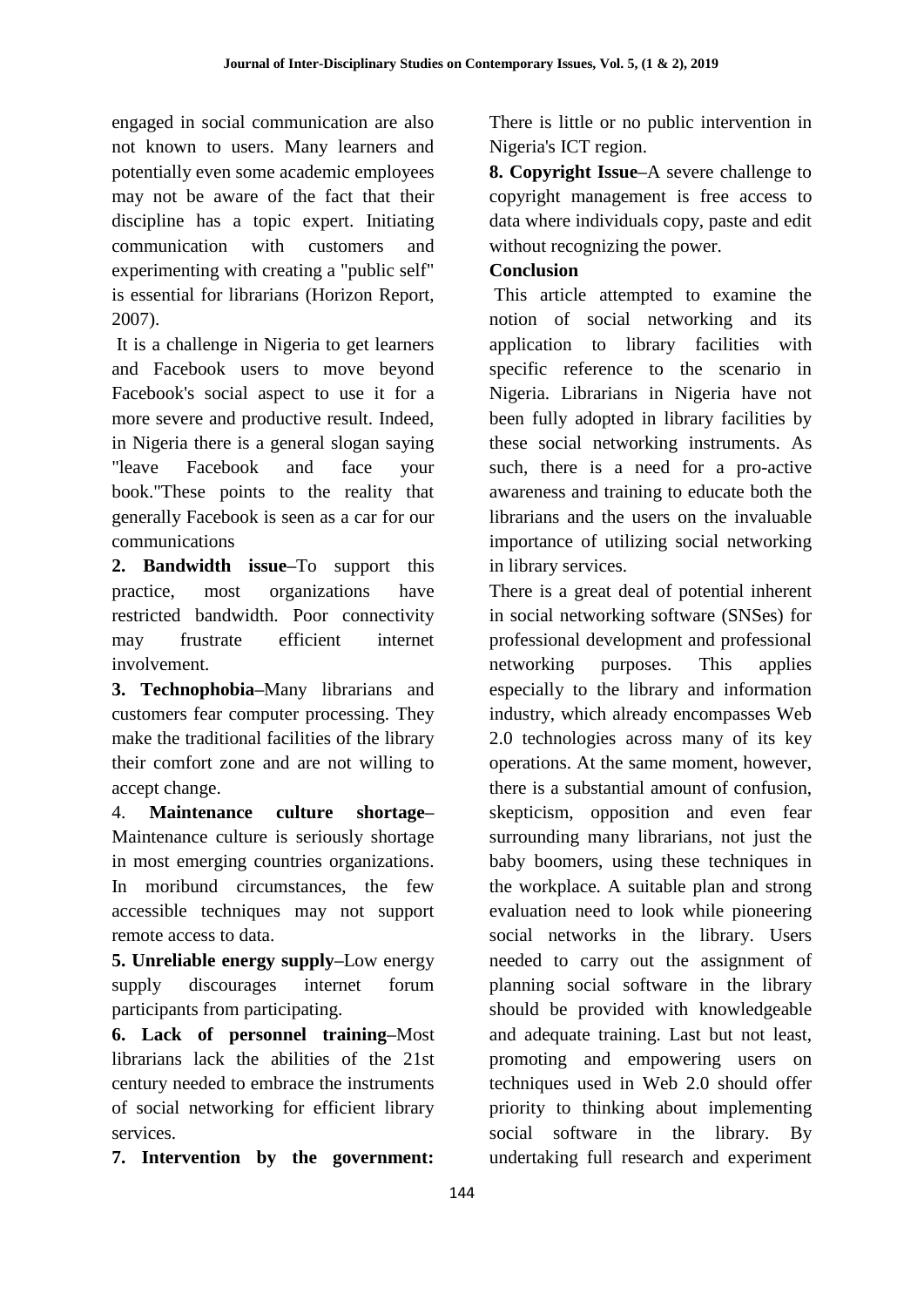on social networking from a distinct point of perspective on the library, the possible involvement of social networking can be effective. Librarian is the sole custodian of the planning, organization and implementation of social networks in the library and data center.

In this context, he needs to obtain enough training and more knowledge to provide an absolute shape to the library's social networks.

## **Recommendations**

The problems identified above could be solved by organizing a government awareness forum such as library orientation, meetings, symposia, workshops to generate knowledge and inform librarians and users on social networking services and apps.

This will help to stimulate new ideas, sensitize and create awareness of the new tools.

- $\triangleright$  Librarians should embrace current change in order to remain relevant and adapt to the new ICT driven environment.
- $\triangleright$  Librarians and IT specialist imbibe a maintenance culture so as to manage the few available ICT facilities effectively.
- $\triangleright$  Government should provide stable power supply which will encourage and facilitate the effective use of these tools.
- $\triangleright$  The government and professional bodies should be pro-active in training of librarians to acquire 21st-century skills to adapt to the changing ICT environment.
- $\triangleright$  The government should take an active role in providing ICT facilities to institutions.

 $\triangleright$  Educating the public on the issue of copyright law and violation.

## **References**

- Abram, S. (2005) Web 2.0 huh?! Library 2.0, librarian 2.0. Information Outlook. 9 (12), 44-46.
- Adeyinka Tella and Evelyn O. Akinboro (2015) The Impact of Social Media on Library Services in Digital Environment. Source Title: Social Media Strategies for Dynamic Library Service Development Copyright: © |Pages: 17 DOI: 10.4018/978-1-4666-7415- 8.ch015
- Boyd, D. M., & Ellison, N. B. (2007) Social network sites: Definition, history, and scholarship. Journal of Computer-Mediated Communication, 13(1), 1. http://jcmc.indiana.edu/vol13/issue1 /boyd.ellison.html. [Accessed on 12
- Courtney, N. (2007). Library 2.0 and beyond: Innovative technologies and tomorrow's user. Westport, Conn.: Libraries Unlimited, 2007.

June 2008]

- Crawford, W. (2006), Library 2.0 and 'Library 2.0: Cites and Insights, Journal of Libraries, Policy, Technology, and Media.,6(2). http: //www.cites.boisestate.edu/civ6i2.p df. [Accessed on 10 June 2006]
- Ezeani Chinwe Nwogo &Uzoamaka Igwesi (2012) Using Social Media for Dynamic Library Service Delivery: The Nigeria Experience Library Philosophy and Practice http://digitalcommons.unl.edu/libphi lprac/ ISSN 1522-0222
- Ezeani, C. N., & Eke, H. N. (2011). Transformation of Web 2.0 into Lib 2.0 for driving access to knowledge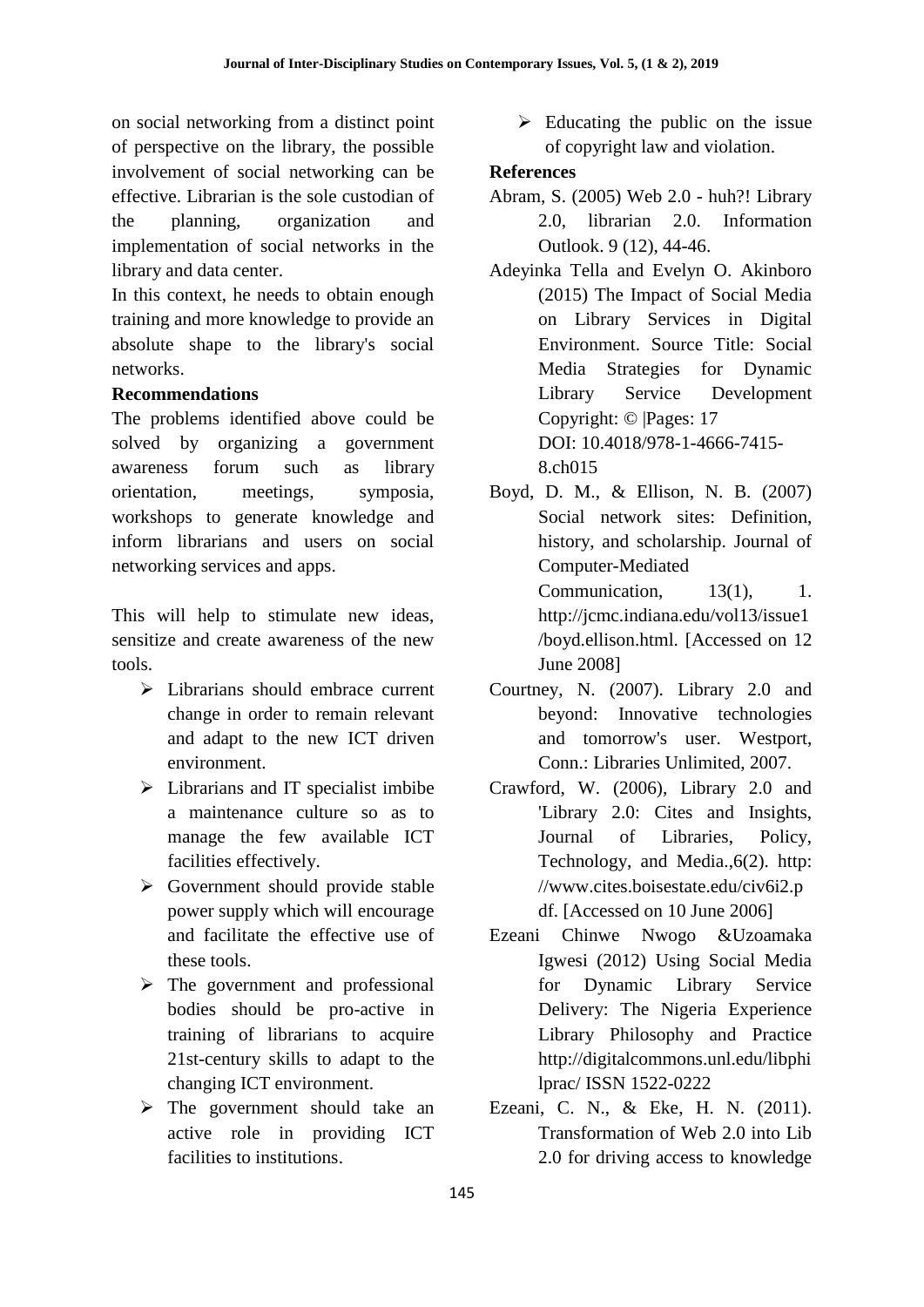by academic libraries in Nigeria. In the 48th National Conference and Annual General Meeting of the Nigerian Library Association Theme: Knowledge management for national development. Ibadan: HEBN Publishers, p.80

- Ezeani, C.N. (2010). Network literacy skills of academic librarians for effective services delivery: The case of the University of Nigeria, Library Systems. In the Proceedings of Second Professional Summit on Information Science and Technology (PSIST). Nsukka: Nnamdi Azikiwe Library U.N.N 56- 66.
- Fitzpatrick, M. (2006), The Deleting Online Predators Act of.Journal of Tech Law, 2006. http://www. techlawjournal.com/cong109/bills/h ouse/hr5319/hr5319ih.asp [Accessed on 29 December 2007].
- Habib, M.C. (2006.) Toward Academic Library 2.0: Development and Application of a Library 2.0 Methodology. North Carolina University, Chappe Hill, http://etd.ils.unc.edu/dspace/bitstrea m/1901/356/1/michaelhabib.pdf. [Accessed on 7 July 2008]
- Horizon Report (2007). Austin, TX: New Media Consortium.
- Hupp, Jessica. (2008.) 25 Useful Social Networking Tools for librarians. College degree. 8(6), 67.http://www.collegedegree.com/li brary/financial-aid.htm. [Accessed on 25 August 2008]
- Lankes, R.D. (2008). Virtual reference to participatory librarianship: Expanding the conversation. Bulletin, Dec.

Maness, J. M. (2006) Library 2.0 Theory: Web 2.0 and its implication for libraries. Journal of Webology, 3(2), 25.

http://www.webology.ir/2006/v3n2/ a25.html. [Accessed on 24 April 2008]

- Maness, J.M.(2006) Library 2.0: The next generation of web-based library services. Journal of the WorldBook Community, 17(3), 139- 145.http://www.atyponlink. com/LOG/doi/abs/10.2959/logo.200 6.17.3.139.htm [Accessed on 27 August 2008]
- Miller, P. (2005), Web 2.0: Building the New Library. Ariadne Magazine, 4(45), 34. http://www.ariadne.ac.uk/issue45/m iller/. [ Accessed on 21 July 2008]
- Miller, P. (2006). Library 2.0: The challenge of innovation: A Talis white paper. [http://www.talis.com.](http://www.talis.com/)
- Mishra C. S. (2016) Social Networking Technologies (SITs) in Digital Environment: Its Possible Implications on Libraries
- O'Reilly, T. (2005) What is Web 2.0? Oreillynet.com,9(30) http://www.oreillynet.com/pub/a/ore illy/tim/news/2005/09/30/what-isweb- 20.html#mememap. [Accessed on 17 July 2008]
- O'Reilly, T. (2005). Web 2.0: Compact definition.

<http://radar.oreilly.com/archives> /2005/10/web-20-compactdefinition.html. [Accessed on 26 March 2008]

Richter, A., & Koch, M. (2008). Functions of Social Networking Services. In: Proc 8TH International Conference on the Design of Cooperative